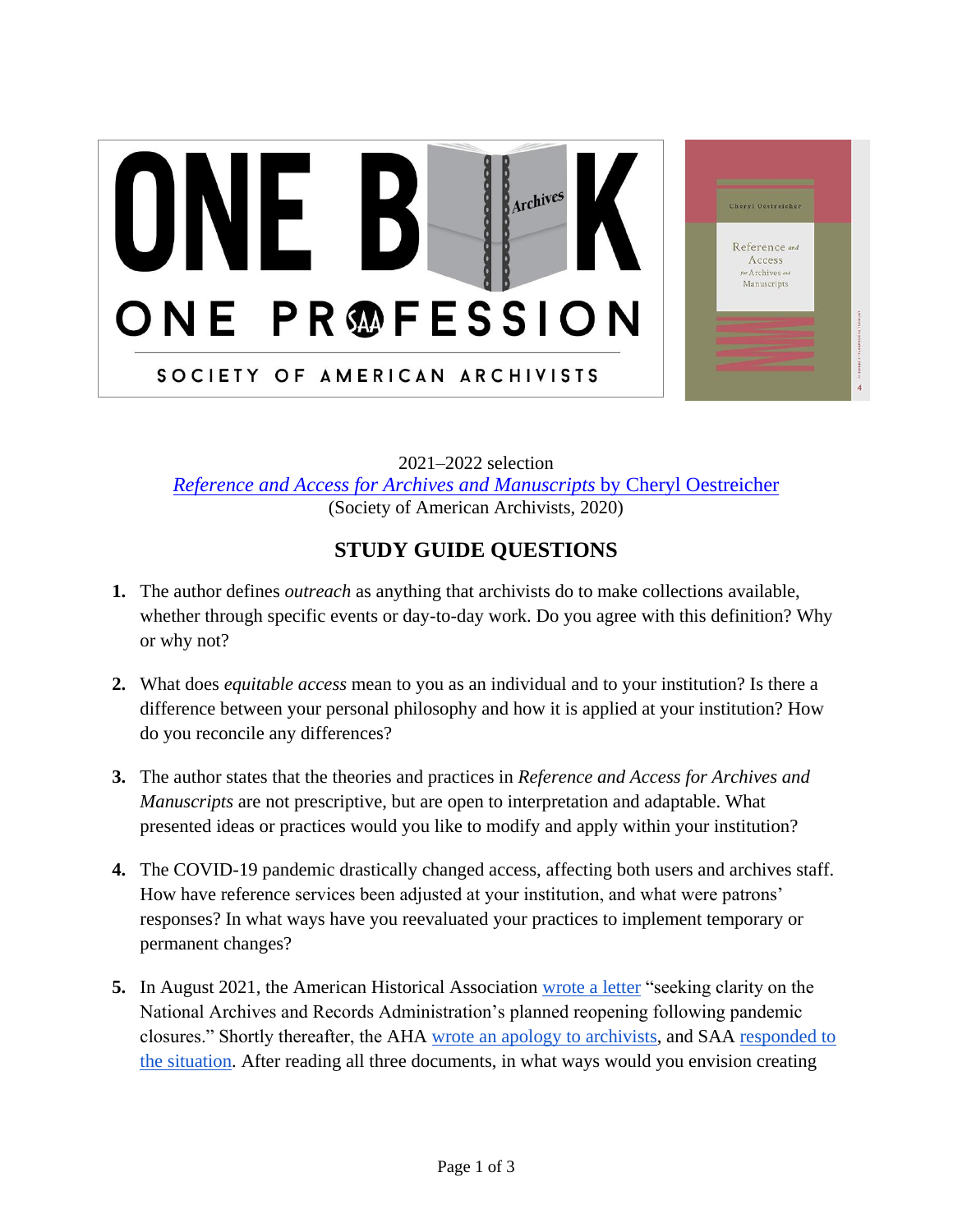more open dialogue about access between the archives profession and researchers? What are obstacles to open dialogue? What would be the benefits?

- **6.** *Reference and Access for Archives and Manuscripts* offers several recommendations for addressing physical and virtual accessibility. What strategies might you implement based on those ideas? What strategies do you already use? What strategies do you use that are not addressed in the book?
- **7.** The book discusses ways to reduce or eliminate barriers to access, such as not requiring researchers to register or by reducing or eliminating fees. What are practices and procedures at your institution that you consider barriers to access? What would you change to reduce barriers? What steps have you already taken to reduce or eliminate barriers?
- **8.** Access and use policies vary widely and are contingent upon staffing, institutional and legal policies, and, often, adhering to longstanding "traditional" rules. This means that when patrons visit diff[e](https://www2.archivists.org/groups/saa-council/acrl-rbms-saa-guidelines-on-access-to-research-materials-in-archives-and-special-collections-libraries)rent repositories, they have inconsistent experiences. The **ACRL/RBMS**-[SAA Guidelines on Access to Research Materials in Archives and Special Collections](https://www2.archivists.org/groups/saa-council/acrl-rbms-saa-guidelines-on-access-to-research-materials-in-archives-and-special-collections-libraries)  [Libraries](https://www2.archivists.org/groups/saa-council/acrl-rbms-saa-guidelines-on-access-to-research-materials-in-archives-and-special-collections-libraries) provides guidance and though it is impractical to expect all institutions to adhere to the exact same policies, what are specific ways that the profession could work toward aligning policies across the profession to present a more unified approach to researchers? Are there any longstanding practices in your institution that no longer serve contemporary scenarios around access and use?
- **9.** Chapter 2 outlines knowledge and skills for reference archivists. Which skills would you like to develop, and what knowledge/skills do you think should be added to the list for the future?
- **10.** *Reference and Access for Archives and Manuscripts* describes the types of users commonly found in various repositories. What types of users are unique to your institution? What are user groups that are uncommon but would benefit from using archives?
- **11.** Chapter 7 presents options for virtual access to collections, whether content or information about collections. One of the emerging practices is a virtual reading room, where patrons follow similar procedures to a physical reading room by registering and agreeing to terms for access. How do you see this shaping the future of digital access? Would you consider implementing such a procedure at your institution? How does this align or conflict with the concept of "equitable access"?
- **12.** Chapter 12 discusses assessment and statistics of reference services. Among the book[,](https://www2.archivists.org/standards/standardized-statistical-measures-and-metrics-for-public-services-in-archival-repositories) [SAA's](https://www2.archivists.org/standards/standardized-statistical-measures-and-metrics-for-public-services-in-archival-repositories)  [Standardized Statistical Measures and Metrics for Public Services in Archival Repositories](https://www2.archivists.org/standards/standardized-statistical-measures-and-metrics-for-public-services-in-archival-repositories)  [and Special Collections Libraries,](https://www2.archivists.org/standards/standardized-statistical-measures-and-metrics-for-public-services-in-archival-repositories) and th[e](https://www2.archivists.org/groups/committee-on-research-data-and-assessment) [SAA Committee on Research, Data, and](https://www2.archivists.org/groups/committee-on-research-data-and-assessment)  [Assessment,](https://www2.archivists.org/groups/committee-on-research-data-and-assessment) what ideas do you have to facilitate more openness in sharing reference and